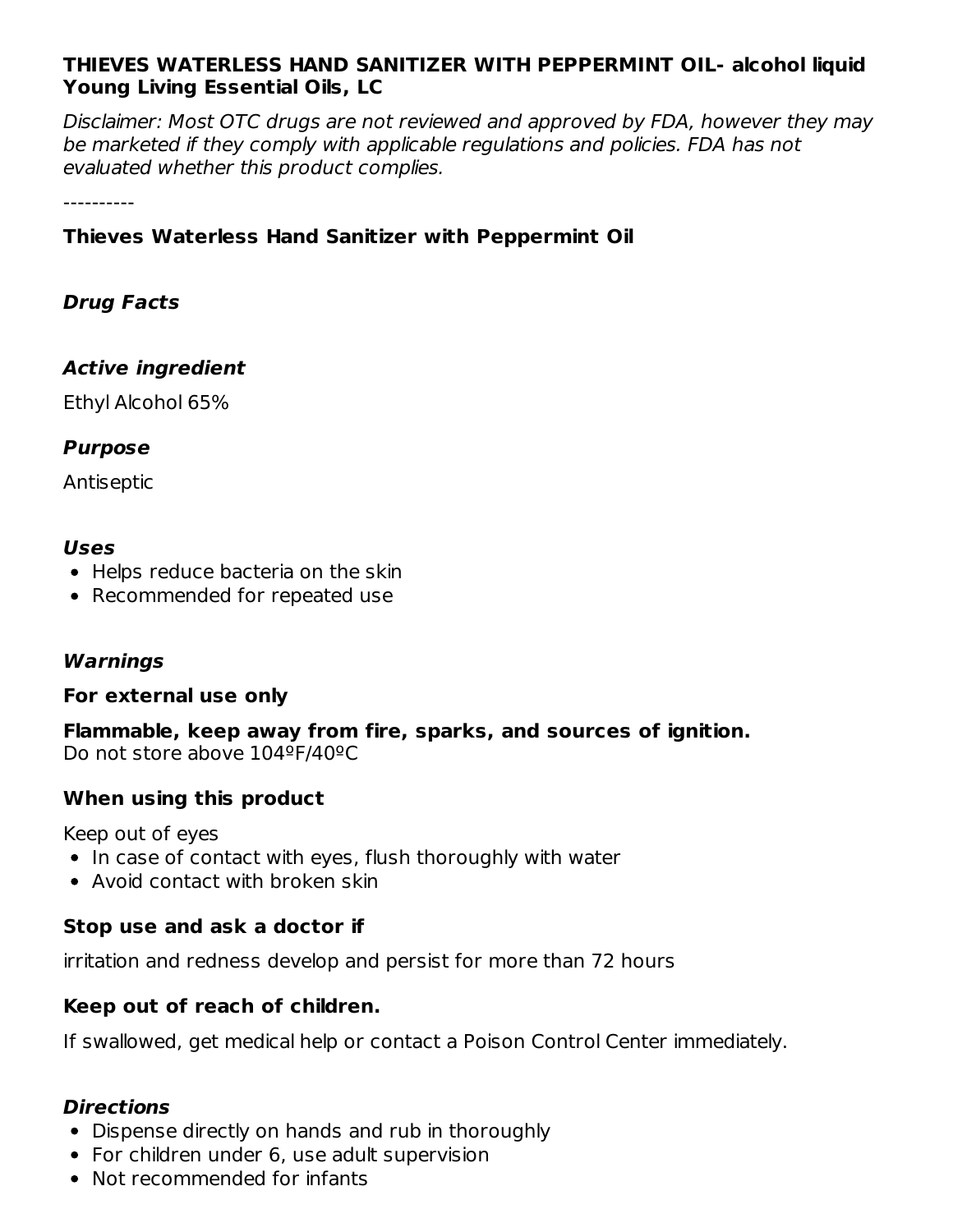### **Inactive ingredients**

Water, Aloe barbadensis leaf powder, Glycerin, Hydroxypropylcellulose, Mentha piperita† (Peppermint) oil, Eugenia caryophyllus† (Clove) bud oil, Citrus limon† (Lemon) peel oil, Eucalyptus radiata† leaf oil, Rosmarinus officinalis† (Rosemary) leaf oil, Cinnamomum zeylanicum† (Cinnamon) bark oil

†100% pure, therapeutic-grade essential oil

### **Thieves Waterless Hand Sanitizer with Peppermint Oil, 30mL (70631-036-30)**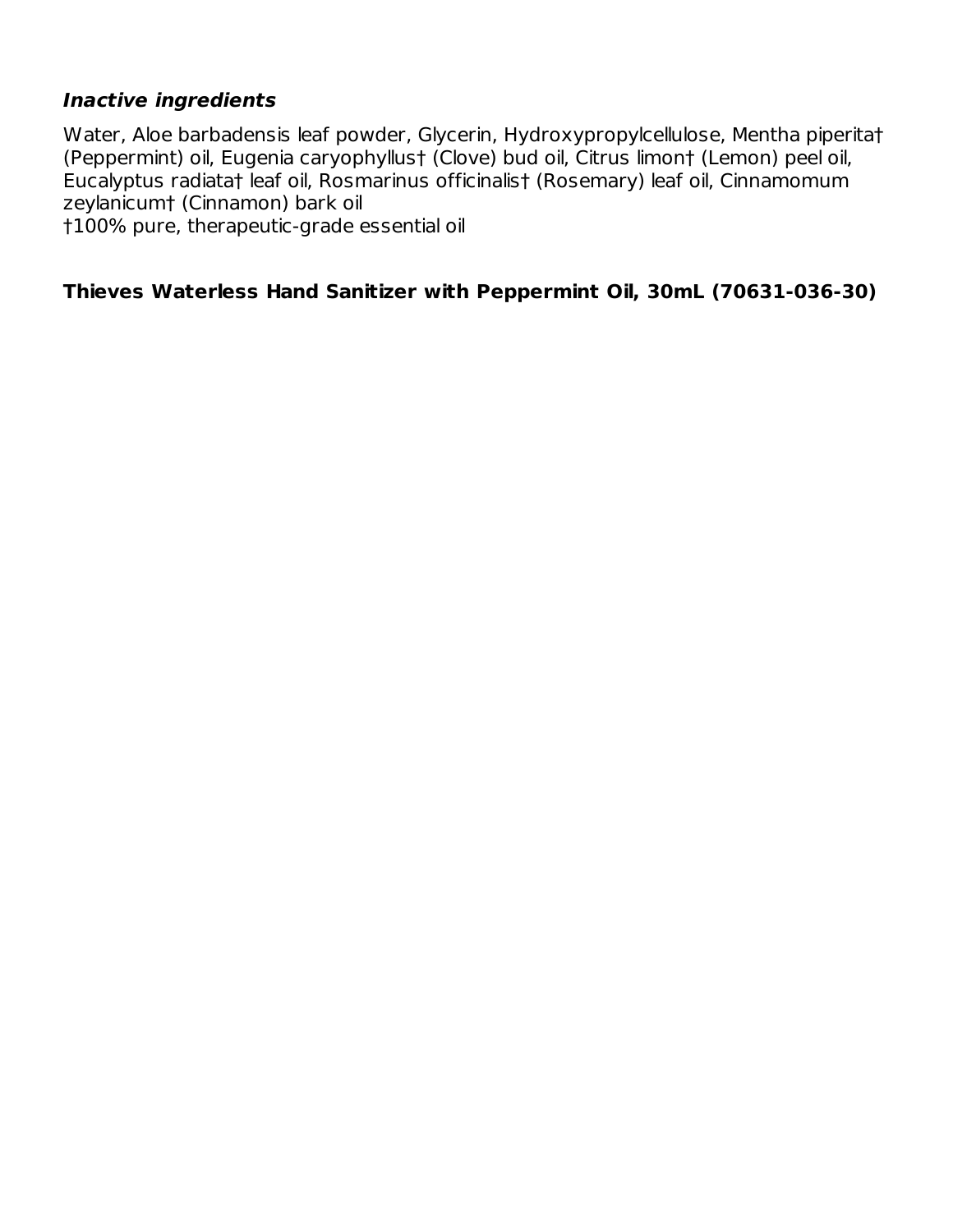# FRONT SCREEN PRINT BACK SCREEN PRINT





## Waterless **HAND SANITIZER**

## WITH PEPPERMINT OIL

### **Drug Facts**

..Antiseptic

Uses · Helps reduce bacteria on the skin · Recommended for repeated use

### **Warnings**

For external use only

Flammable, keep away from fire, sparks, and sources of ignition. Do not store above 104°F/40°C

When using this product Keep out of eyes . In case of contact with eyes, flush thoroughly with water - Avoid contact with broken skin

Stop use and ask a doctor if irritation and redness develop and persist for more than 72 hours

Keep out of reach of children. If swallowed, get medical help or contact a Poison Control Center immediately.

Directions • Dispense directly on hands and rub in thoroughly • For children under 6, use adult supervision . Not recommended for infants

### Inactive ingredients

Water, Aloe barbadensis leaf powder, Glycerin, Hydroxypropylcellulose, Mentha piperita<sup>†</sup> (Peppermint) oil, Eugenia caryophyllus<sup>†</sup> (Clove) bud oil, Citrus limon<sup>t</sup> (Lemon) peel oil, Eucalyptus radiata<sup>t</sup> leaf oil, Rosmarinus officinalis<sup>t</sup> (Rosemary) leaf oil, Cinnamomum zeylanicum<sup>t</sup> (Cinnamon) bark oil

<sup>†</sup>100% pure, therapeutic-grade essential oil

Distributed by: Young Living Essential Oils, LC, Lehi, Utah 84043 YoungLiving.com

1 fl. oz. (29.56 ml)

#3621 v.2



Thieves Waterless Hand Sanitizer with Peppermint Oil, 225mL (70631-036- $25)$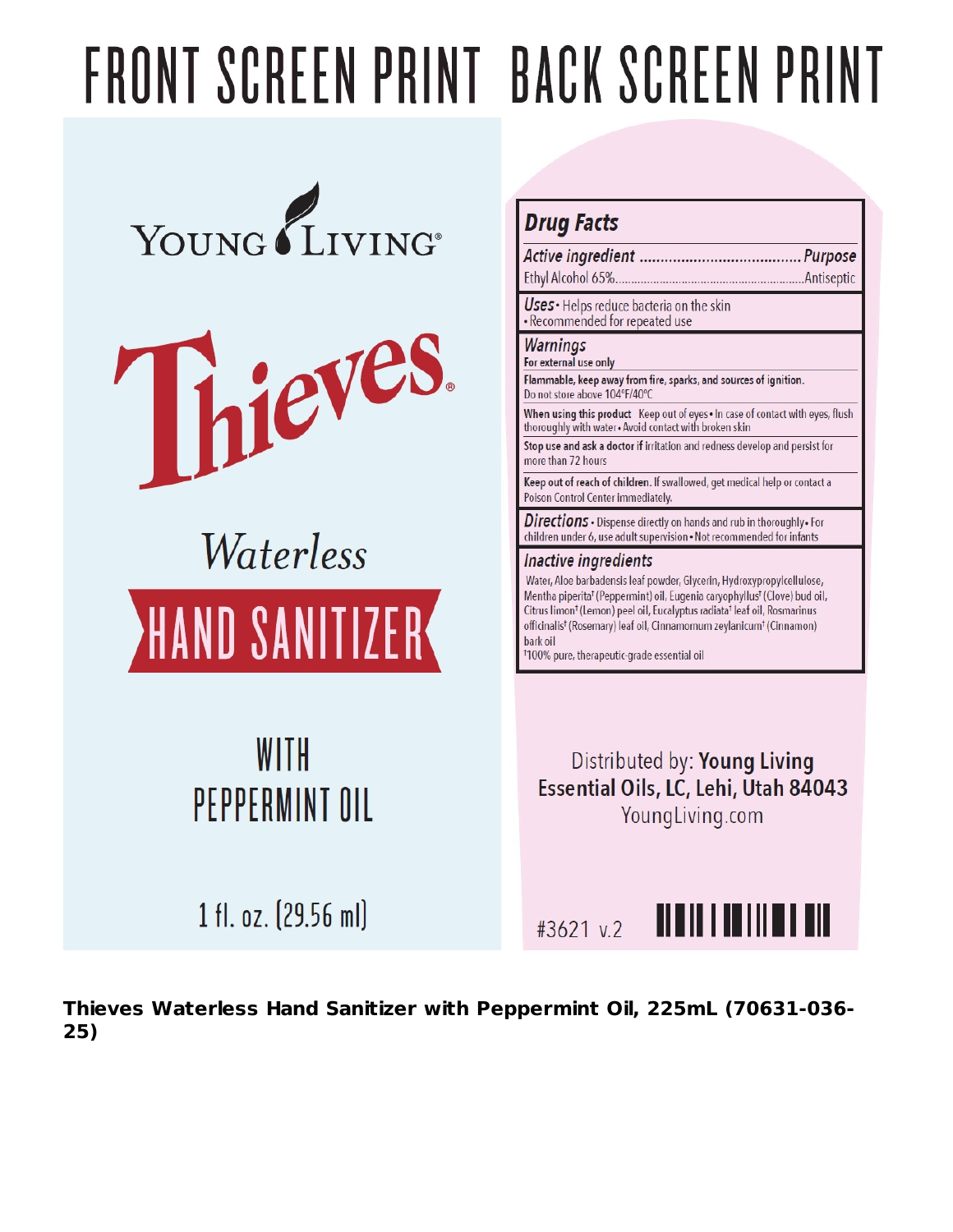## **FRONT SCREEN PRINT**

### **BACK SCREEN PRINT**



### **Drug Facts**

Uses · Helps reduce bacteria on the skin · Recommended for repeated use

### **Warnings**

For external use only

Flammable, keep away from fire, sparks, and sources of ignition. Do not store above 104°F/40°C

When using this Keep out of eyes . In case of contact with eyes, flush thoroughly with water . Avoid contact with broken skin

Stop use and ask a doctor if irritation and redness develop and persist for more than 72 hours

Keep out of reach of children. If swallowed, get medical help or contact a Poison Control Center immediately.

Directions • Dispense directly on hands and rub in thoroughly • For children under 6, use adult supervision . Not recommended for infants

### Inactive ingredients

Water, Aloe barbadensis leaf powder, Glycerin, Hydroxypropylcellulose, Mentha piperita<sup>†</sup> (Peppermint) oil, Eugenia caryophyllus<sup>†</sup> (Clove) bud oil, Citrus limon<sup>†</sup> (Lemon) peel oil, Eucalyptus radiata<sup>†</sup> leaf oil, Rosmarinus officinalis<sup>†</sup> (Rosemary) leaf oil, Cinnamomum zeylanicum<sup>†</sup> (Cinnamon) bark oil

<sup>†</sup>100% pure, therapeutic-grade essential oil

Distributed by: Young Living Essential Oils, LC Lehi, Utah 84043 YoungLiving.com

This package may not be recyclable<br>in your area.

#5142 v.1

<u> III SHIH III III II III I</u>

### THIEVES WATERLESS HAND SANITIZER WITH PEPPERMINT OIL alcohol liquid

| <b>Product Information</b>     |                |                           |               |
|--------------------------------|----------------|---------------------------|---------------|
| <b>Product Type</b>            | HUMAN OTC DRUG | <b>Item Code (Source)</b> | NDC:70631-036 |
| <b>Route of Administration</b> | <b>TOPICAL</b> |                           |               |
|                                |                |                           |               |
|                                |                |                           |               |